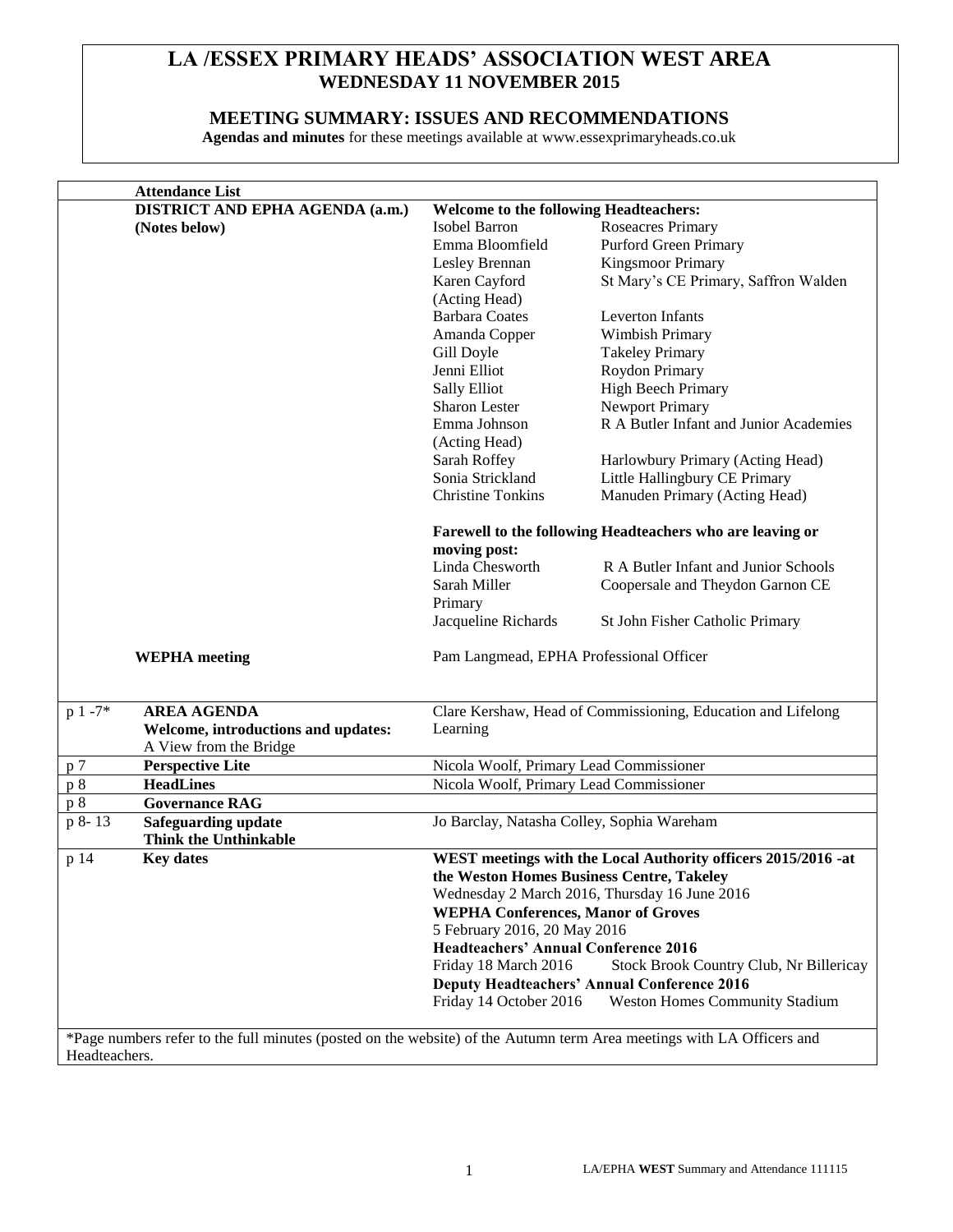# **LA /ESSEX PRIMARY HEADS' ASSOCIATION WEST AREA DISTRICT AND AREA MEETING WEDNESDAY 11 NOVEMBER 2015 ATTENDANCE**

#### **Attendance**

Lawrence Garside Elizabeth Gelston Clare Griffiths

Isobel Barron Roseacres Primary Lucy Mawson Stebbing Primary Karen Cayford St Mary's CE Primary, Saffron Walden Rachel Callaghan Katherine Semar Juniors Julie Puxley John Clements Hatfield Heath Primary Colin Raraty Rodings Primary Jonathan Furness Ivy Chimneys Primary Linda Reid Elsenham CE Primary Felsted Primary The Downs Primary & Nursery Dunmow St Mary's Primary Bridge Hill Chipping Ongar Primary Karen Wallace Moreton CE Primary Sharon Lester Mewport Primary News (Veronica Wallace Staples Road Primary Cheryl Macleod Nazeing Primary Kevin Watts (Veronica Wallace Staples Road Primary Cheryl Macleod Nazeing Primary Kevin Watts (Veronica Wallace Stapl Cheryl Macleod Mazeing Primary <br>
Lanet Matthews William Martin CE Infants and Joanne Willcox Hillhouse CE Primary William Martin CE Infants and Juniors

Christine Peden Teresa Phillips

Joanne Willcox Neil Woolcott

**In Attendance**

**Apologies**

Pear Tree Mead Primary Thomas Willingale School Sonia Strickland St Mary's CE Primary, Hatfield Broad Oak/Little Hallingbury CE Primary Hillhouse CE Primary The Leverton Juniors

Pam Langmead Professional Officer Mary Dickinson Primary Schools Facilitator Sarah Thomas Bentfield Primary Alison Kerrell Great Bardfield Primary

West Chair/St Andrew's CE Primary, N Weald **LA Officers & presenters b presenters c properties David Burles** Fawbert & Barnard Primary

Jacky Castle SEC (West) Cathie Bonich SEC (West) Natasha Colley EP Service Sophia Wareham EP Service<br>
Jo Barclay ECC Safegu

Clare Kershaw Head of Commissioning Gina Bailey St James CE Primary Nicola Woolf Lead Strategic Commissioner West Deidre Mooney Waltham Holy Cross Infants Sally Moorcock ECC Communications Vanessa Hockley ECC Schools Local Offer **ECC** Safeguarding

Note: If your attendance or apologies have not been noted please contact the EPHA Professional Officer at [pam@langmead.me.uk](mailto:pam@langmead.me.uk) for amendment.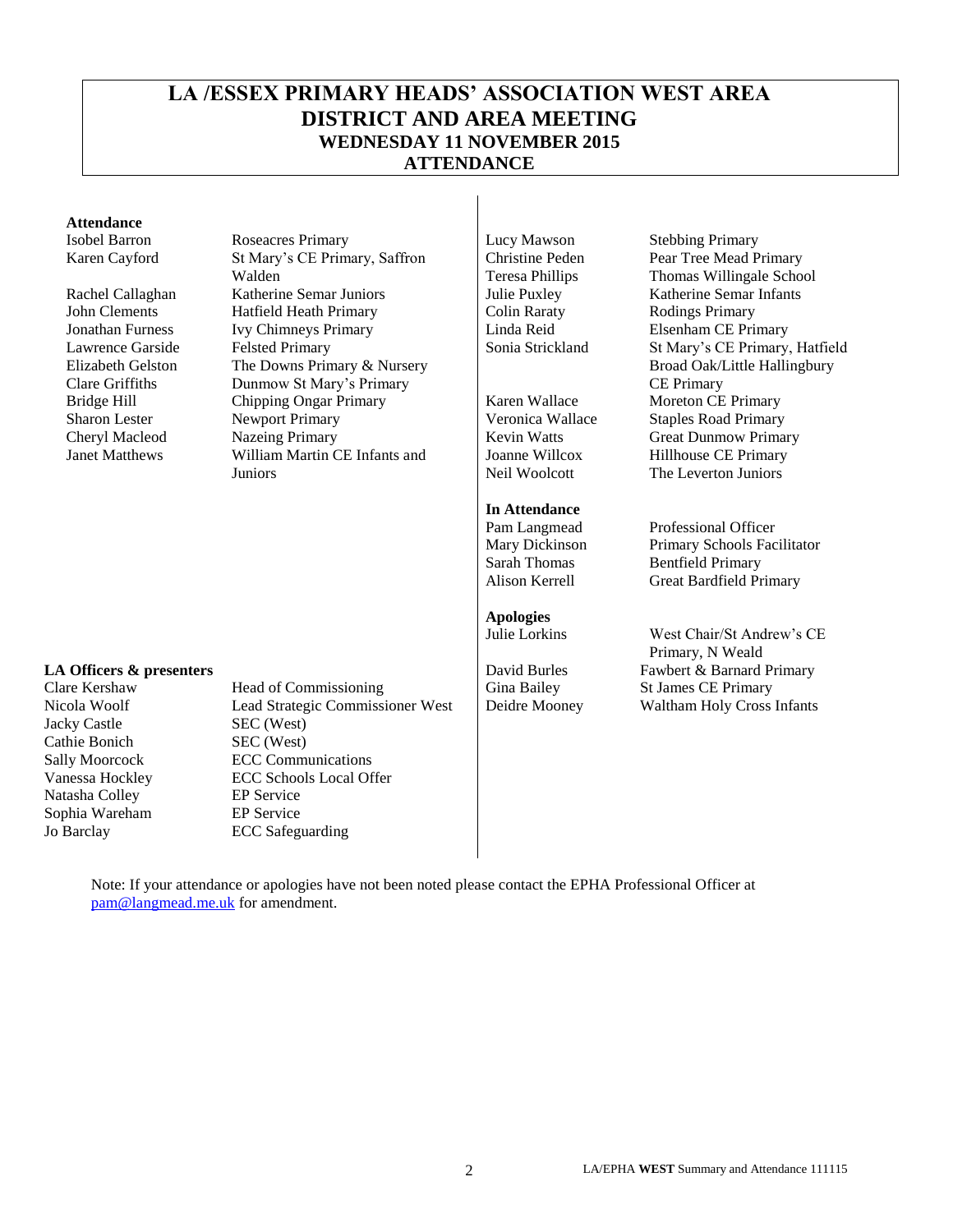### **1. Isobel Barron, the West Area Vice-Chair and Pam Langmead, EPHA Professional Officer, welcomed headteachers to the meeting and in particular, the following headteachers who are new in post, have moved schools or are heading two schools:**

|                       | $\mathbf{m}$ , $\mathbf{m}$ post $\mathbf{m}$ , and the sensors of $\mathbf{m}$ from $\mathbf{m}$ and $\mathbf{m}$ |
|-----------------------|--------------------------------------------------------------------------------------------------------------------|
| Isobel Barron         | Roseacres Primary                                                                                                  |
| Emma Bloomfield       | <b>Purford Green Primary</b>                                                                                       |
| Lesley Brennan        | <b>Kingsmoor Primary</b>                                                                                           |
| Karen Cayford         | St Mary's CE Primary, Saffron Walden (Acting Head)                                                                 |
| <b>Barbara Coates</b> | Leverton Infants                                                                                                   |
| Amanda Copper         | Wimbish Primary                                                                                                    |
| Gill Doyle            | <b>Takeley Primary</b>                                                                                             |
| Jenni Elliot          | Roydon Primary                                                                                                     |
| Sally Elliot          | <b>High Beech Primary</b>                                                                                          |
| <b>Sharon Lester</b>  | <b>Newport Primary</b>                                                                                             |
| Emma Johnson          | R A Butler Infant and Junior Academies (Acting Head)                                                               |
| Sarah Roffey          | Harlowbury Primary (Acting Head)                                                                                   |
| Sonia Strickland      | Little Hallingbury CE Primary                                                                                      |
| Christine Tonkins     | Manuden Primary (Acting Head)                                                                                      |
|                       |                                                                                                                    |

#### **Farewell to the following Headteachers who are leaving or moving post:**

| Linda Chesworth     | R A Butler Infant and Junior Schools     |
|---------------------|------------------------------------------|
| Sarah Miller        | Coopersale and Theydon Garnon CE Primary |
| Jacqueline Richards | <b>St John Fisher Catholic Primary</b>   |

#### **2. WEPHA UPDATE**

### **a) Recruitment and retention survey**

The recruitment and retention of staff is always a priority for schools, but local and national reports suggest that recruitment of school leaders and teachers is becoming more and more challenging. EPHA is conducting a survey to help and inform a strategy for Essex and headteachers were asked for their input at the meeting.

It was noted that the EPHA Professional Officer will collate the responses from all four area meetings and will create a report. This information will be shared at the LA/ Headteacher Associations' meeting on Monday 23 November and the report circulated to all EPHA members.

### **b) EPHA Annual General Meeting**

The AGM took place on 13 October 2015 and was attended by 34 headteachers**.**  Harriet Phelps-Knights was re-elected as EPHA Chair and Nick Hutchings as EPHA Vice-Chair.

It was confirmed that, following approval at the Schools Forum on 14 October, EPHA will be subsidised in the next financial year (2016/17) by top-slicing £320 per school from the primary DSG. This was agreed by primary-phase headteachers at the meetings in June. There will no longer be a need to collect subscriptions from each school and so it was agreed that after this financial year there will no longer be area treasurers or area bank accounts. The EPHA constitution and financial regulations were altered to reflect this change.

The additional funding will enable EPHA to expand the EPHA Manager's role – now titled Professional Officer – and to appoint an Executive Director to represent primary heads in Essex. There have been a number of applications for the role and interviews will take place on 19 November 2015.

The minutes of the AGM can be found on the EPHA website www.essexprimaryheads.co.uk

### **Professional Officer**